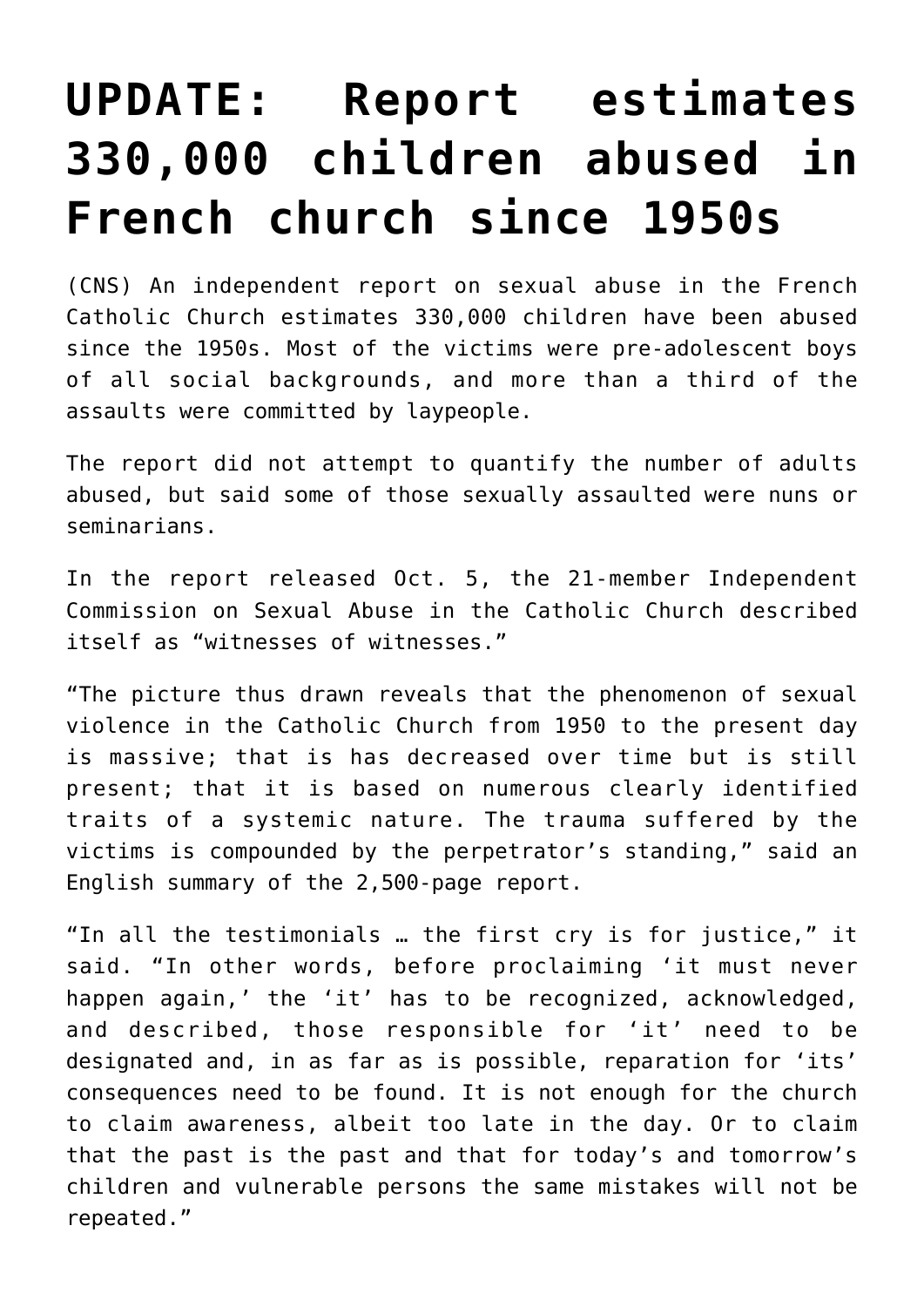"The way in which victims spoke out or broke their silence, as they told the commission of their experiences, shows just how long and obstacle-strewn this process is and how it is all too rarely properly taken into account or followed up by the entourage or institution," it said.

Archbishop Michel Aupetit of Paris said the French bishops and religious orders commissioned the investigation "in order to get the truth, because we absolutely owe it to the victims and to all the faithful."

"We have discovered this truth with all of you," he said in an Oct. 5 statement posted on the website of the Archdiocese of Paris. "It is far beyond what we thought we knew, it is frightening."

Archbishop Aupetit said that although the church had strived for several years to respond to "this terrible tragedy seriously," it was clear "that we still have a long way to go to welcome the suffering of the victims, to accompany them in their reconstruction, and to make our common home safer."

"We will need all of you to enlighten us and help us in the necessary reforms," he said.

"Please know that I share your deep sadness at these terrible revelations. I invite you to pray for the victims whose lives have been shattered. I also ask you to pray for all the priests, deacons and laity, that they may continue to work with dedication. We are all deeply saddened."

The commission identified six categories of abuse of children: "parochial abuse," committed by a local priest or vicar; "school abuse" by a priest, religious teacher or house master; abuse by a family member or close family friend; abuse committed with the context of "a patronage or Scouts movement"; abuse committed by "a priest acting, or claiming to act, as a psychotherapist"; and what it labeled as "prophetic abuse, committed within the context of so-called new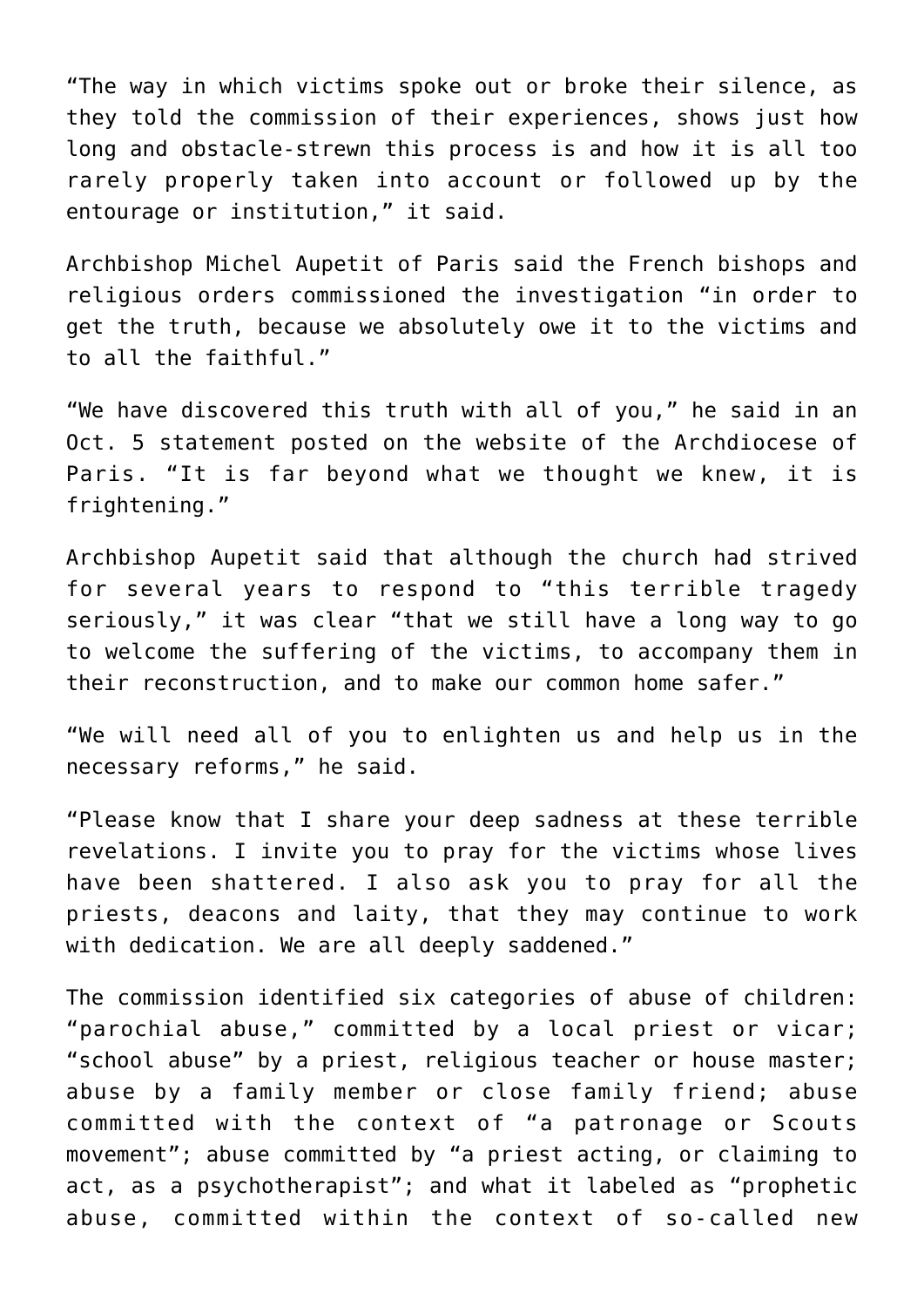communities, which were particularly popular in the 1970s."

Regarding abuse of adults, "there emerges an overall sense of authority morphing into power and control becoming allimportant, particularly in situations of vulnerability which are reinforced by the ecclesiastical context."

The commission said it did not overstep its authority but felt "its creation as an independent body … at this precise moment in the history of the institution as it is hit by the acute sex abuse crisis, confers upon it the responsibility to dig right down to the roots of the problem, as deeply as the church is itself doing."

It said canon law was "entirely inadequate with regard to fair trial standards and human rights in a matter as sensitive as the sexual abuse of children," and it cited as a problem clericalism, as Pope Francis cited in his 2018 Letter to the People of God. It noted that since the turn of the century, the Catholic Church had made great strides, nationally and internationally, on speaking out against clergy sexual abuse.

But it said the church must establish "a procedure for the recognition of abuse, even in time-barred cases, and provide compensation for the harm suffered. The governance of the church must be reorganized to be more pluralist and to regulate the risks of abuse of power. Training is a key preventive tool that should be widely implemented."

It also said that although "money could not make up for the irreparable damage incurred," the church must set up a system of financial reparation, to be paid directly to the survivor of abuse or, if that person had died, to the "indirect victim." The commission noted the bishops' conference had said it would provide the financing for an endowment for these payments, but the commission said it should not appeal to the faithful for donations. It said the majority of contributions should come from the Union of Diocesan Associations of France,